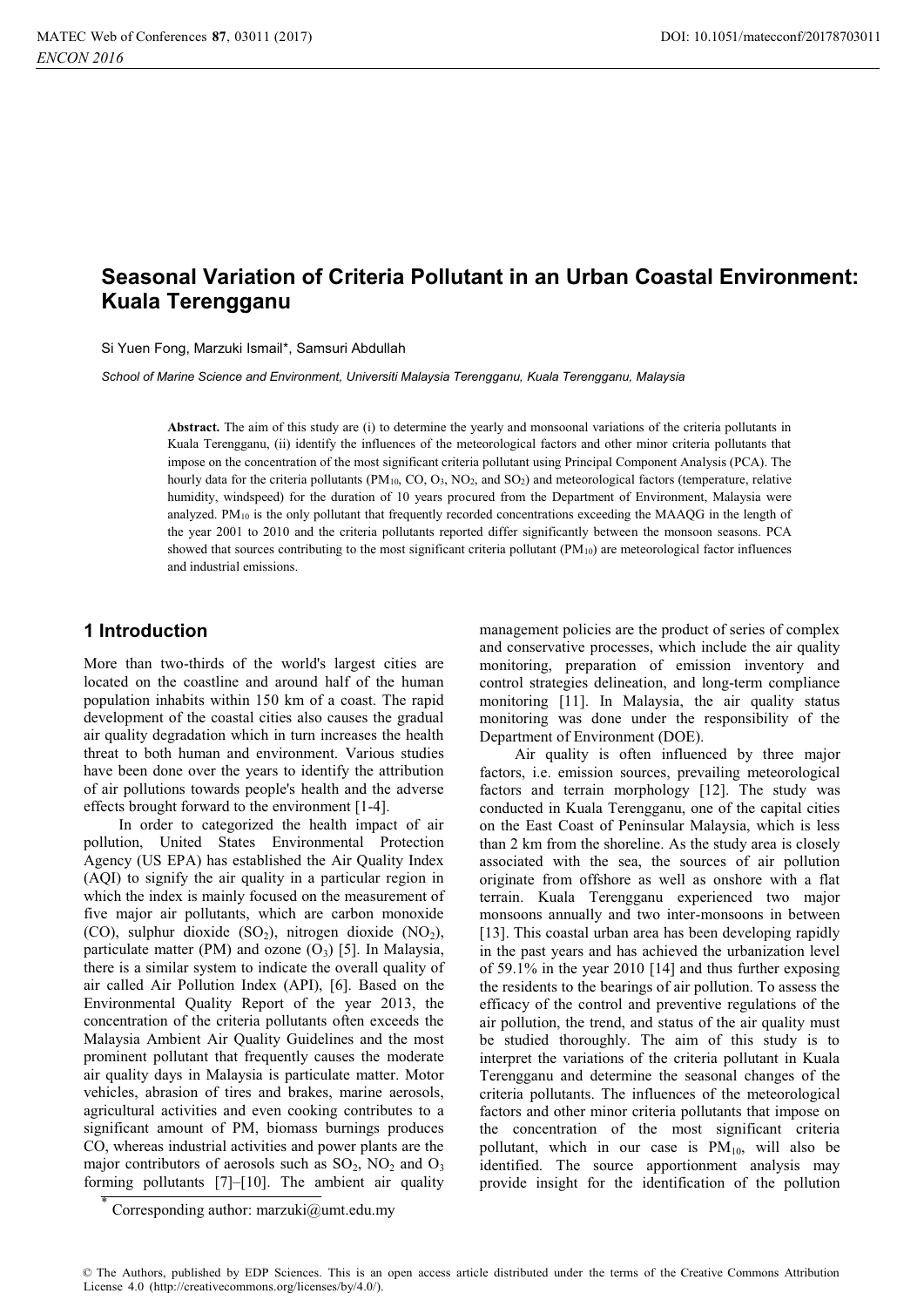emission sources and the amount of impact inflicted to the air pollution.

# **2 Methodology**

#### **2.1 Study Area and Data Collection**

Kuala Terengganu is the capital city of Terengganu state. It is located on the East Coast of the Peninsular Malaysia with less than 2 km from the coastline. There are a total number of three air quality monitoring stations in the Terengganu state, each located in a different district, managed by the Department of Environment. The air quality monitoring station chosen for this study is situated in the capital of Terengganu state which is located at Sekolah Men. Keb. Chabang Tiga (N05°18.487", E103°07.226") (Figure 1). The topography of the area is characterized by lowlands due to the proximity to the coastline.

The data used for the analysis were acquired from the Department of Environment (DOE). The hourly data for the criteria pollutants ( $PM_{10}$ , CO, O<sub>3</sub>, NO<sub>2</sub> and SO<sub>2</sub>) and meteorological factors (temperature, relative humidity, windspeed) for the duration of 10 years starting from January 2001 to December 2010 were procured.



**Figure 1.** Location of study area

#### **2.2 Statistical Analysis**

The pollutant concentration and meteorological factor trends along the 10 years of data were sorted and calculated by using Microsoft Excel®. The data were the depicted in monthly average trends. Statistical analysis was executed on the data set to extract descriptive information. Analysis of Variance, Multiple Range Test, Kruskal-Wallis test and Standard Kurtosis Test were done to test the significance amongst the means of the data, to determine which mean is significantly different from each other, identify the outliers and test for normality. The missing values during the study period were omitted in the statistical computations.

## **2.3 Principal Component Analysis**

Principal Component Analysis (PCA) is a source identification method that enables us to certify that the variables were ideally correlated with one sole component only without correlating with other component and produce a new set of variables called principal component (PCs) [15], [16]. The number of principal components will be less than or equals to the original variables. The most significant Pc allow us to determine the relationship between the variables and the dataset, thus deducing the possible sources.

# **3 Results and Discussion**

#### **3.1. Yearly Variation of Criteria Pollutants**

The daily averaged concentration for the criteria pollutants,  $PM_{10}$ , CO, O<sub>3</sub>, NO<sub>2</sub> and SO<sub>2</sub> recorded in the study area are 52.03  $\mu$ g/m<sup>3</sup> (5 - 400  $\mu$ g/m<sup>3</sup>), 0.456 ppm  $(0.000 - 4.850$  ppm),  $0.014$  ppm  $(0.000 - 0.080$  ppm), 0.005 ppm (0.000 -0.033 ppm) and 0.001 ppm (0.000 - 0.020 ppm) respectively (Table 1). The highest concentration for  $PM_{10}$  was recorded in January 2002. Although Malaysia is experiencing moderate Northeast monsoon, the Northern ASEAN regions were dominated by dry weather conditions where hotspots were detected in Cambodia, Laos PDR, Myanmar, and Thailand due to the El Nino occurrence. Prevailing North-easterly winds brings over smoke and haze from the northern region to the study area [17].

As we can see in Table 2, the annual variations for the criteria pollutants does not fluctuates much in the past 10 years except for  $PM_{10}$ . The concentration for  $PM_{10}$ exceeded the MAAQG of 50  $\mu$ g/m<sup>3</sup> in eight out of the ten years whereas other criteria pollutants recorded concentrations way below the MAAQG (Table 2). As the study area is an urban coastal environment, the main contributors of  $PM_{10}$  are not only local sources such as traffic aerosols, biomass burning, soil dust, vehicle exhaust and secondary aerosols but a high amount of the concentration were originating from the sea sprays [18], [19].

The trend of the monthly average concentration of the criteria pollutants was illustrated in Figure 2.  $PM_{10}$ and  $O<sub>3</sub>$  have the highest concentration in December and January while  $NO<sub>2</sub>$  and  $SO<sub>2</sub>$  recorded higher concentrations in May, and July. As for CO, two peaks that fall in month February and August were noticed.

**Table 1.** Summary of criteria pollutants data in Kuala Terengganu (Year 2001-2010)

| <b>Parameters</b>     | Average | <b>Standard</b><br><b>Deviation</b> | <b>Minimum</b> | <b>Maximum</b> |  |
|-----------------------|---------|-------------------------------------|----------------|----------------|--|
| $PM_{10}(\mu g/m^3)$  | 52.0    | 24.9                                | 5.0            | 400.0          |  |
| CO (ppm)              | 0.456   | 0.310                               | 0.000          | 3.850          |  |
| $O_3$ (ppm)           | 0.014   | 0.012                               | 0.000          | 0.080          |  |
| NO <sub>2</sub> (ppm) | 0.005   | 0.004                               | 0.000          | 0.033          |  |
| SO <sub>2</sub> (ppm) | 0.001   | 0.001                               | 0.000          | 0.020          |  |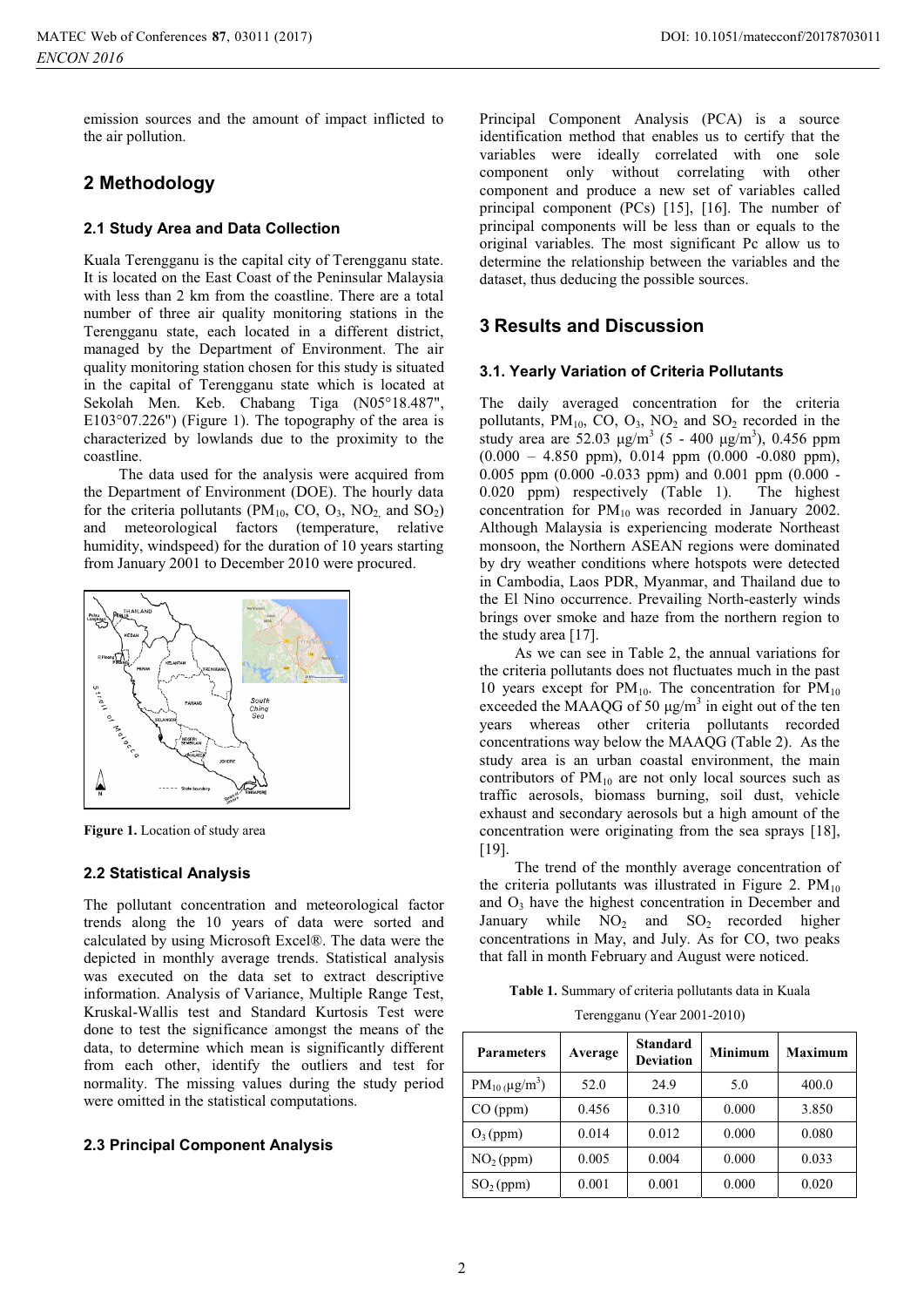| Year                      | $PM_{10}(\mu g/m^3)$ |                    | CO (ppm)                 |                          | $O_3$ (ppm)              |                   | NO <sub>2</sub> (ppm) |                          | $SO2$ (ppm)     |                          |
|---------------------------|----------------------|--------------------|--------------------------|--------------------------|--------------------------|-------------------|-----------------------|--------------------------|-----------------|--------------------------|
|                           | Mean                 | <b>Std</b><br>Dev* | Mean                     | <b>Std</b><br>Dev        | Mean                     | <b>Std</b><br>Dev | Mean                  | <b>Std</b><br>Dev        | Mean            | <b>Std</b><br>Dev        |
| 2001                      | 57.1                 | 24.6               | 0.427                    | 0.321                    | 0.015                    | 0.011             | 0.005                 | 0.004                    | 0.001           | 0.0009                   |
| 2002                      | 54.4                 | 24.5               | 0.434                    | 0.323                    | 0.014                    | 0.011             | 0.005                 | 0.004                    | 0.000           | 0.0009                   |
| 2003                      | 51.6                 | 24.7               | 0.462                    | 0.328                    | 0.015                    | 0.012             | 0.005                 | 0.004                    | 0.001           | 0.0008                   |
| 2004                      | 56.1                 | 27.4               | 0.477                    | 0.305                    | 0.017                    | 0.013             | 0.006                 | 0.004                    | 0.001           | 0.0011                   |
| 2005                      | 51.9                 | 25.6               | 0.471                    | 0.334                    | 0.014                    | 0.012             | 0.006                 | 0.004                    | 0.001           | 0.0009                   |
| 2006                      | 53.0                 | 26.3               | 0.462                    | 0.304                    | 0.014                    | 0.011             | 0.006                 | 0.004                    | 0.001           | 0.0011                   |
| 2007                      | 45.4                 | 24.0               | 0.455                    | 0.275                    | 0.014                    | 0.011             | 0.006                 | 0.004                    | 0.001           | 0.0010                   |
| 2008                      | 50.8                 | 22.4               | 0.394                    | 0.264                    | 0.015                    | 0.011             | 0.006                 | 0.004                    | 0.001           | 0.0010                   |
| 2009                      | 50.8                 | 25.1               | 0.495                    | 0.325                    | 0.014                    | 0.011             | 0.005                 | 0.004                    | 0.001           | 0.0009                   |
| 2010                      | 49.3                 | 21.1               | 0.489                    | 0.301                    | 0.012                    | 0.009             | 0.005                 | 0.003                    | 0.001           | 0.0008                   |
|                           | 24 hr                | 1 <sub>yr</sub>    | 1 <sub>hr</sub>          | 8 <sup>h</sup>           | 1 <sub>hr</sub>          | 8 hr              | 1 <sub>hr</sub>       | 24 hr                    | 1 <sub>hr</sub> | 24 hr                    |
| <b>MAAQG</b> <sup>a</sup> | 150                  | 50                 | 30                       | 9.0                      | 0.1                      | 0.06              | 0.17                  | 0.04                     | 0.13            | 0.04                     |
| WHO <sup>b</sup>          | 50                   | 40                 | $\overline{\phantom{0}}$ | $\overline{\phantom{a}}$ | $\overline{\phantom{0}}$ | 0.047             | 0.10                  | $\overline{\phantom{a}}$ |                 | $\overline{\phantom{a}}$ |
| EC <sup>c</sup>           | 50                   | 40                 | -                        | 0.008                    | $\overline{\phantom{0}}$ | 0.057             | 0.10                  | $\overline{\phantom{a}}$ | 0.124           | 0.044                    |

**Table 2.** Annual averaging values of criteria pollutant (Year 2001 -2010)

\*Standard Deviation

<sup>a</sup> Malaysian Ambient Air Quality Guidelines

<sup>b</sup> World Health Organization Air Quality Guidelines

c European Commission Air Quality Standards



**Figure 2.** Monthly average of criteria pollutant (year 2001-2010)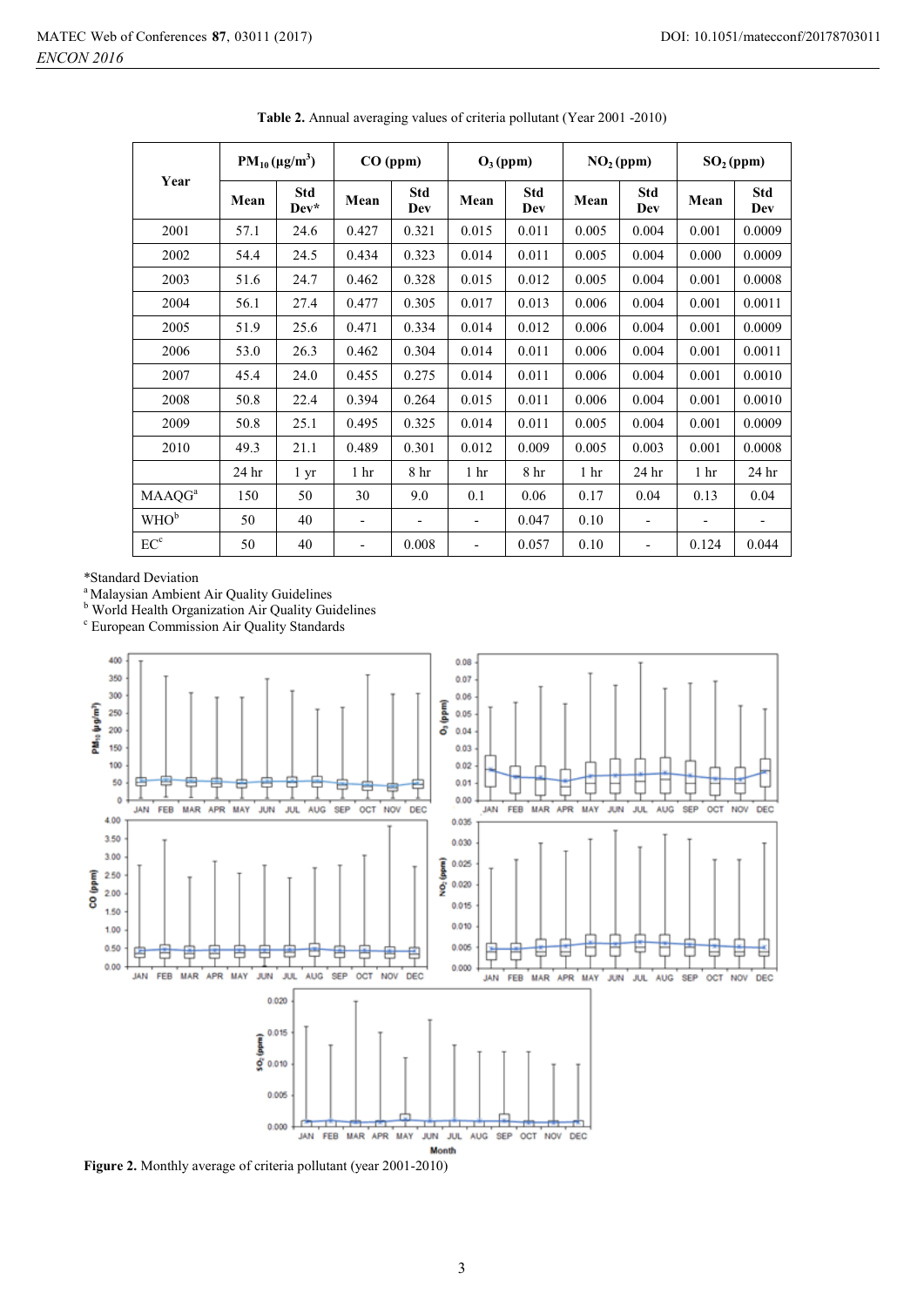

**Figure 3.** Windrose (a) Northeast monsoon (b) April intermonsoon (c) Southwest monsoon and (d) October inter-monsoon

#### **3.2 Monsoonal Variation**

There are two major monsoons in Malaysia and two intermonsoons in between. The wet monsoon, also known as the Northeast monsoon (NEM) blows from November to March, followed by the April inter-monsoon (AIM), where the northeasterly winds change to southwesterly winds. The dry monsoon, otherwise the Southwest monsoon (SWM) starts from May and ends in September and replace by the October inter-monsoon (OIM) [13], [20].

 The wind rose of hourly wind direction, and windspeed for the four monsoons was illustrated in Figure 3. The wind is strongest during the NEM, and the wind originates mostly from Northeast whereas, in AIM, the dominant wind direction gradually changes to Southwest and last until the OIM. The southwesterly wind during the SWM is generally milder but happens more frequently [21].

The criteria pollutants recorded at the study areas differ significantly between the distinctive monsoons as the pvalue for each pollutant are less than 0.05 at the 95.0% confidence level (Table 3). This is mostly due to the distinguishable meteorological conditions portrays by the different monsoons. The NEM is characterized by heavy rainfall and strong winds while the SWM are accompanied by cloudless skies and drier weather.

To identify the differences between the monsoons, the Multiple Range Test was performed, and the results were tabulated in Table 4. The lower and upper limits of the average of the concentration of the criteria pollutants for the different monsoons were calculated, and the range of the limits was referred as intervals. These intervals are calculated based on the Fisher's least significant difference (LSD) procedure, and the overlapping intervals signify similar means, which denotes that there is no significant difference between the two monsoons.

Referring to Table 4, the average concentration of  $PM_{10}$ is 52.1  $\mu$ g/m<sup>3</sup> for NEM, 53.1  $\mu$ g/m<sup>3</sup> for SWM and 49.2  $\mu$ g/m<sup>3</sup> for the inter-monsoons. As for the NO<sub>2</sub>, the reported average concentration were 0.0060 ppm, 0.0054 ppm and 0.0049 ppm for SWM, inter-monsoons, and NEM respectively whereas for  $SO_2$ , the highest average concentration were 0.0010 ppm for SWM, followed by 0.0008 ppm and 0.0007 ppm for NEM and inter-monsoons accordingly. The concentration of  $PM_{10}$ ,  $NO<sub>2</sub>$  and  $SO<sub>2</sub>$  are higher during the SWM. This could be due to the stable drier meteorological conditions that cause hindrance to dispersion and removal of the pollutants from the atmosphere [22,23].

The highest average concentration of CO was recorded in the SWM, followed by the inter-monsoons and NEM with the values of  $0.467$  ppm,  $0.454$  ppm and  $0.446$  ppm respectively. The intervals for the three different monsoon categories do not overlap thus, indicating that all three monsoons have statistically significant different concentrations of CO. The primary sources of CO are incomplete combustion of fossil fuels and biomass burning [24, 25]. Hydroxyl groups function as sinks to remove CO from the atmosphere and due to the substantial deposition phenomena during the NEM, hydroxyl groups are available in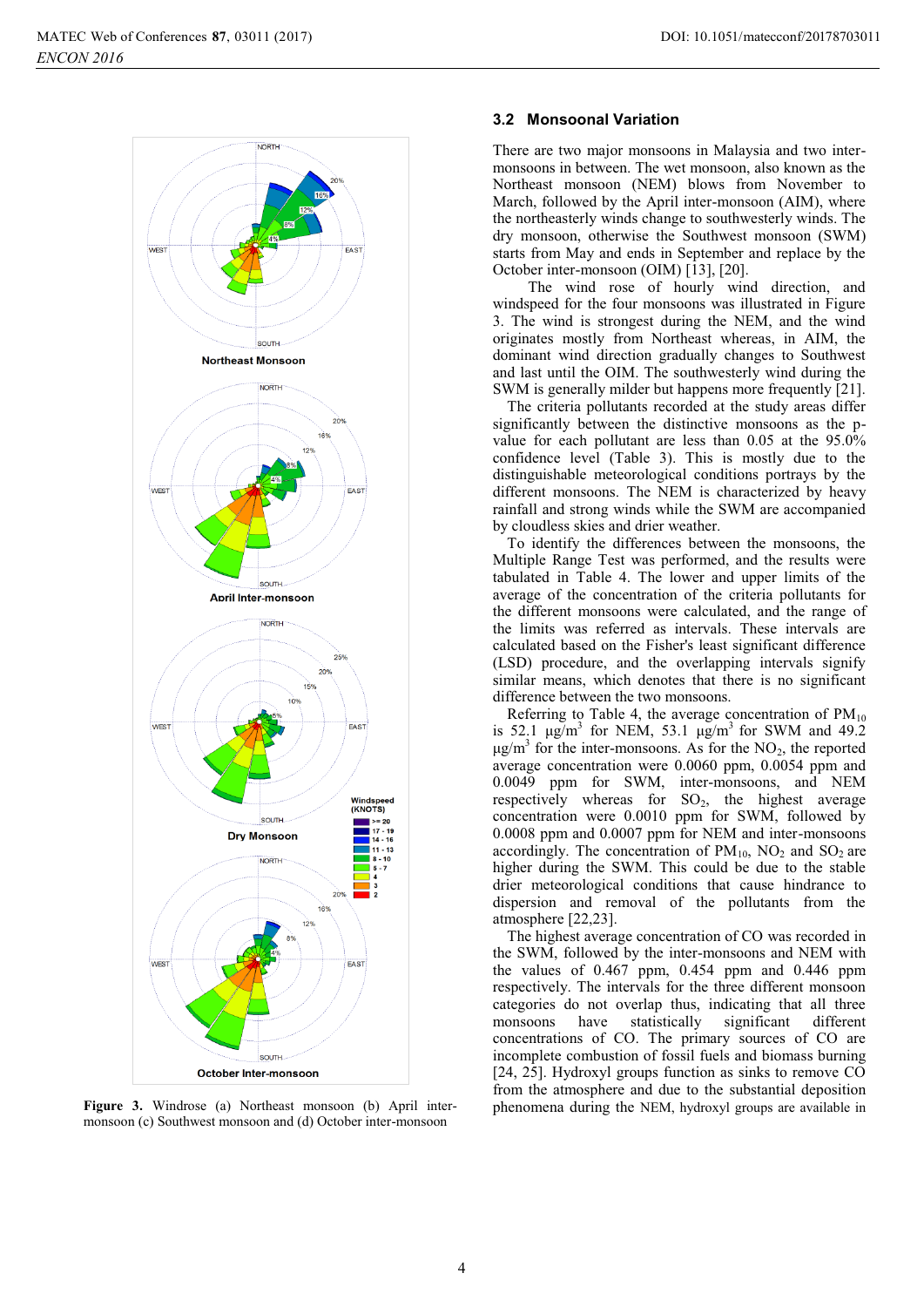abundance thus, pairing up with the CO in the air and produces  $CO<sub>2</sub>$  [25, 26].

Of all the criteria pollutants, only  $O_3$  show an overlapping interval in the NEM and SWM. The average concentration of  $O_3$  are highest in SWM, with the value of 0.01480 ppm, coming next is 0.01478 ppm in NEM and 0.01201 ppm in the inter-monsoons.

### **3.2 Pincipal Component Analysis of Particulate Matter Concentration**

The most significant pollutant observed in the study area is  $PM_{10}$ , and thus, the PCA of  $PM_{10}$  with other criteria pollutants and meteorological factors were performed for the two main monsoons, the NEM and SWM in order to further understand the dynamics and influences on the  $PM_{10}$ concentration.

To execute the PCA, the individual variable and the set of variables must obtain the Kaiser-Meyer-Olkin

(KMO) of Sampling Adequacy value of greater than 0.50 and the probability associated with Bartlett's Test of Sphericity be less than the level of significance [27]. The KMO value for the NEM and SWM dataset was 0.822 and 0.753 respectively while the probability associated with the Bartlett test is <0.001 for both datasets, which satisfies the basic requirement for the PCA.

The list of eigenvalues associated with each linear component before extraction, after extraction and after rotation for the NEM and SWM is presented in Table 5. Before extraction, 8 linear components are identified within both data sets. The eigenvalues associated with each factor represent the variance explained by the particular linear component and also displays their eigenvalue in terms of the percentage of variance explained. All factors with the eigenvalues greater than 1 were extracted but for our case, component 3 for both monsoons has eigenvalue closed to 1, hence, the third component were taken into consideration.

| <b>Parameters</b>     | Comparison     | Sum of<br>squares | Degree of<br>freedom (df) | Mean<br>square | <b>F-Value</b> | Significance |
|-----------------------|----------------|-------------------|---------------------------|----------------|----------------|--------------|
| $PM_{10} (\mu g/m^3)$ | Between groups | 151656            | 2                         | 75827.80       | 123.10         | 0.000        |
|                       | Within groups  | 53130600          | 86250                     | 616.006        |                |              |
|                       | Total (Corr.)  | 53282200          | 86252                     |                |                |              |
| CO (ppm)              | Between groups | 7.370             | $\overline{c}$            | 3.685          | 38.320         | 0.000        |
|                       | Within groups  | 7634.900          | 79388                     | 0.096          |                |              |
|                       | Total (Corr.)  | 7642.27           | 79390                     |                |                |              |
| $O_3$ (ppm)           | Between groups | 0.09              | $\overline{c}$            | 0.04           | 328.00         | 0.000        |
|                       | Within groups  | 10.702            | 80989                     | 0.000          |                |              |
|                       | Total (Corr.)  | 10.788            | 80991                     |                |                |              |
| $NO2$ (ppm)           | Between groups | 0.020             | $\overline{c}$            | 0.010          | 684.430        | 0.000        |
|                       | Within groups  | 1.211             | 81589                     | 0.000          |                |              |
|                       | Total (Corr.)  | 1.23142           | 81591                     |                |                |              |
| SO <sub>2</sub> (ppm) | Between groups | 0.00              | 2                         | 0.00           | 572.04         | 0.000        |
|                       | Within groups  | 0.072             | 77501                     | 0.000          |                |              |
|                       | Total (Corr.)  | 0.073             | 77503                     |                |                |              |

#### **Table 3.** Analysis of variance if criteria pollutants

**Table 4.** Multiple Range Test: Average and Least Significance Difference (LSD) Intervals for criteria pollutants in different monsoons

| <b>Parameters</b>     | <b>Northeast Monsoon</b>             | Inter-monsoons                      | <b>Southwest Monsoon</b>             |
|-----------------------|--------------------------------------|-------------------------------------|--------------------------------------|
| $PM_{10}(\mu g/m^3)$  | $52.1(51.9 - 52.3)$                  | 49.2 $(48.9 - 49.5)$                | $53.1 (52.9 - 53.2)$                 |
| CO (ppm)              | $0.446(0.444 - 0.449)$               | $0.454(0.450 - 0.458)$              | $0.467(0.465 - 0.470)$               |
| $O_3$ (ppm)           | $0.01478 \ (\pm 1.7 \times 10^{-4})$ | $0.01201 (\pm 2.7 \times 10^{-4})$  | $0.01480 \ (\pm 1.7 \times 10^{-4})$ |
| NO <sub>2</sub> (ppm) | $0.0049 \ (\pm 5.8 \times 10^{-5})$  | $0.0054 \ (\pm 9.1 \times 10^{-5})$ | $0.0060 \ (\pm 5.7 \times 10^{-5})$  |
| SO <sub>2</sub> (ppm) | $0.0008 \ (\pm 1.5 \times 10^{-5})$  | $0.0007 \ (\pm 2.4 \times 10^{-5})$ | $0.0010 \ (\pm 1.5 \times 10^{-5})$  |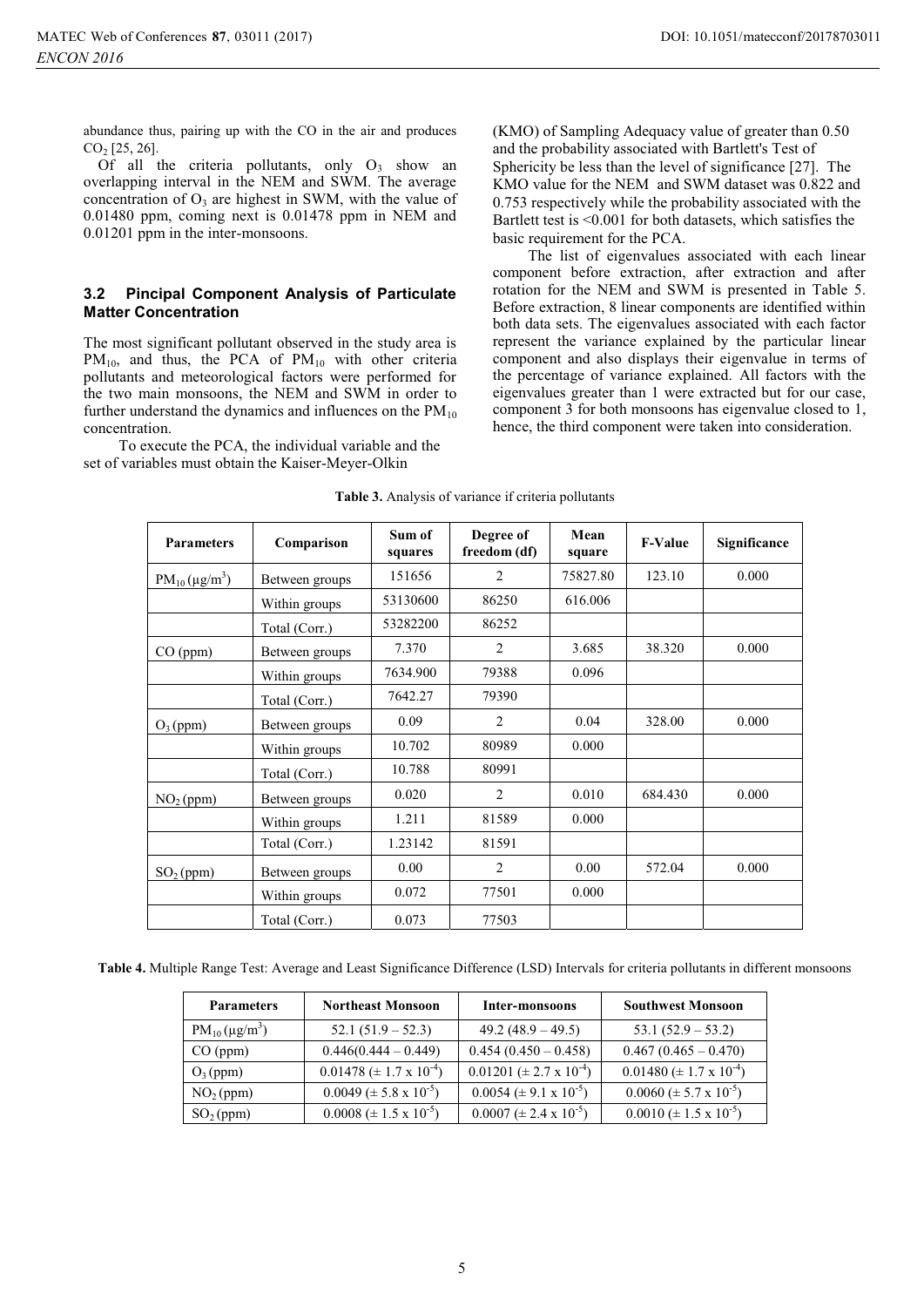| Total Variance and Eigenvalues of NEM |                     |                    |              |       |                                               |              |                                   |                    |              |  |
|---------------------------------------|---------------------|--------------------|--------------|-------|-----------------------------------------------|--------------|-----------------------------------|--------------------|--------------|--|
|                                       | Initial Eigenvalues |                    |              |       | <b>Extraction Sums of Squared</b><br>Loadings |              | Rotation Sums of Squared Loadings |                    |              |  |
| Component                             | Total               | $%$ of<br>Variance | Cumulative % | Total | $%$ of<br>Variance                            | Cumulative % | Total                             | $%$ of<br>Variance | Cumulative % |  |
|                                       | 3.684               | 52.632             | 52.632       | 3.684 | 52.632                                        | 52.632       | 2.778                             | 39.686             | 39.686       |  |
| 2                                     | 1.146               | 16.368             | 68.999       | 1.146 | 16.368                                        | 68.999       | 1.851                             | 26.446             | 66.132       |  |
| 3                                     | .821                | 11.730             | 80.729       | .821  | 11.730                                        | 80.729       | 1.022                             | 14.597             | 80.729       |  |
| 4                                     | .494                | 7.063              | 87.792       |       |                                               |              |                                   |                    |              |  |
| 5                                     | .302                | 4.321              | 92.113       |       |                                               |              |                                   |                    |              |  |
| 6                                     | .287                | 4.094              | 96.207       |       |                                               |              |                                   |                    |              |  |
| 7                                     | .266                | 3.793              | 100.000      |       |                                               |              |                                   |                    |              |  |

**Table 5.** Total Variance and Eigenvalues for (a) NEM and (b) SWM Total Variance and Eigenvalues of NEM

#### Total Variance and Eigenvalues of SWM

|           |       | Initial Eigenvalues |              |       | <b>Extraction Sums of Squared</b><br>Loadings |                 |       | Rotation Sums of Squared Loadings |              |  |
|-----------|-------|---------------------|--------------|-------|-----------------------------------------------|-----------------|-------|-----------------------------------|--------------|--|
| Component | Total | % of<br>Variance    | Cumulative % | Total | $%$ of<br>Variance                            | Cumulative $\%$ | Total | $%$ of<br>Variance                | Cumulative % |  |
|           | 2.822 | 40.308              | 40.308       | 2.822 | 40.308                                        | 40.308          | 2.341 | 33.437                            | 33.437       |  |
| 2         | 1.426 | 20.365              | 60.673       | 1.426 | 20.365                                        | 60.673          | 1.641 | 23.442                            | 56.880       |  |
| 3         | .888  | 12.683              | 73.356       | .888  | 12.683                                        | 73.356          | 1.153 | 16.477                            | 73.356       |  |
| 4         | .659  | 9.411               | 82.767       |       |                                               |                 |       |                                   |              |  |
| 5         | .445  | 6.359               | 89.126       |       |                                               |                 |       |                                   |              |  |
| 6         | .417  | 5.962               | 95.088       |       |                                               |                 |       |                                   |              |  |
| 7         | .344  | 4.912               | 100.000      |       |                                               |                 |       |                                   |              |  |

The percentage variability is about 80.7% for NEM and 73.5% for SWM by using the three factor loadings. The rotation has the effect of optimizing the factor structure and one consequence for these data is that the relative importance of the three factors is equalized.

**Table 6** Factor loadings after PCA varimax-rotation for both monsoons

| <b>Factors</b>    | <b>NEM</b> |          |       | <b>SWM</b> |       |                 |  |
|-------------------|------------|----------|-------|------------|-------|-----------------|--|
|                   | PC1        | PC2      | PC3   | PC1        | PC2   | PC <sub>3</sub> |  |
| $WS^a$            | 0.731      | $-0.421$ |       | 0.744      |       |                 |  |
| $RH^b$            | $-0.891$   |          |       |            |       | 0.744           |  |
| Temp <sup>c</sup> | 0.810      |          |       | 0.846      |       |                 |  |
| CO                |            | 0.832    |       |            | 0.808 |                 |  |
| $O_3$             | 0.811      |          |       | 0.859      |       |                 |  |
| NO <sub>2</sub>   |            | 0.919    |       |            | 0.866 |                 |  |
| SO <sub>2</sub>   |            |          | 0.984 |            | 0.377 | 0.743           |  |

<sup>a</sup> Windspeed

**b** Relative humidity

<sup>c</sup> Temperature

The factor scores obtained from the PCA for the NEM and SWM were displayed in Table 6. There are three principal components (PC) that take accounts for the concentration of  $PM_{10}$  in both NEM and SWM. For NEM, PC1 (52.6% of the total variance) was loaded with windspeed, relative and humidity and  $O_3$  which grouped all the meteorological factors in one.  $O_3$  has shown a strong correlation with the meteorological factors [28–35] and thus, falls into the same group. The relative humidity shows a negative score which indicates increasing relative humidity brings negative contributions towards  $PM_{10}$  concentration as high water vapor content in the air provides washing effects which reduce the amount of particles in the atmosphere [36-37]. PC2 (16.3% of the total variance) consist of CO and  $NO<sub>2</sub>$ , which points towards vehicular emissions [7], [38]. PC3 (11.7% of total variance) was weighted with only  $SO_2$ , which indicates industrial emissions and open burning [39].

 A slight difference among the factors distribution was noticed in the principal components for SWM compared to the NEM. PC1 (40.3% of total variance) was predominantly weighted by windspeed, temperature, and  $O_3$ , which expressed that meteorological factors were the main contributors due to the fact that increased windspeed and temperature can cause resuspension of road dust and soil deposition [40]. PC2 of SWM (20.3% of total variance) demonstrate the similar factors loading as the PC2 in NEM, which is  $CO$  and  $NO<sub>2</sub>$  that implies vehicular emission as the possible sources. PC3 (11.7% of total variance) are made out of relative humidity and  $SO_2$ , which indicates meteorological factors and open burning sources.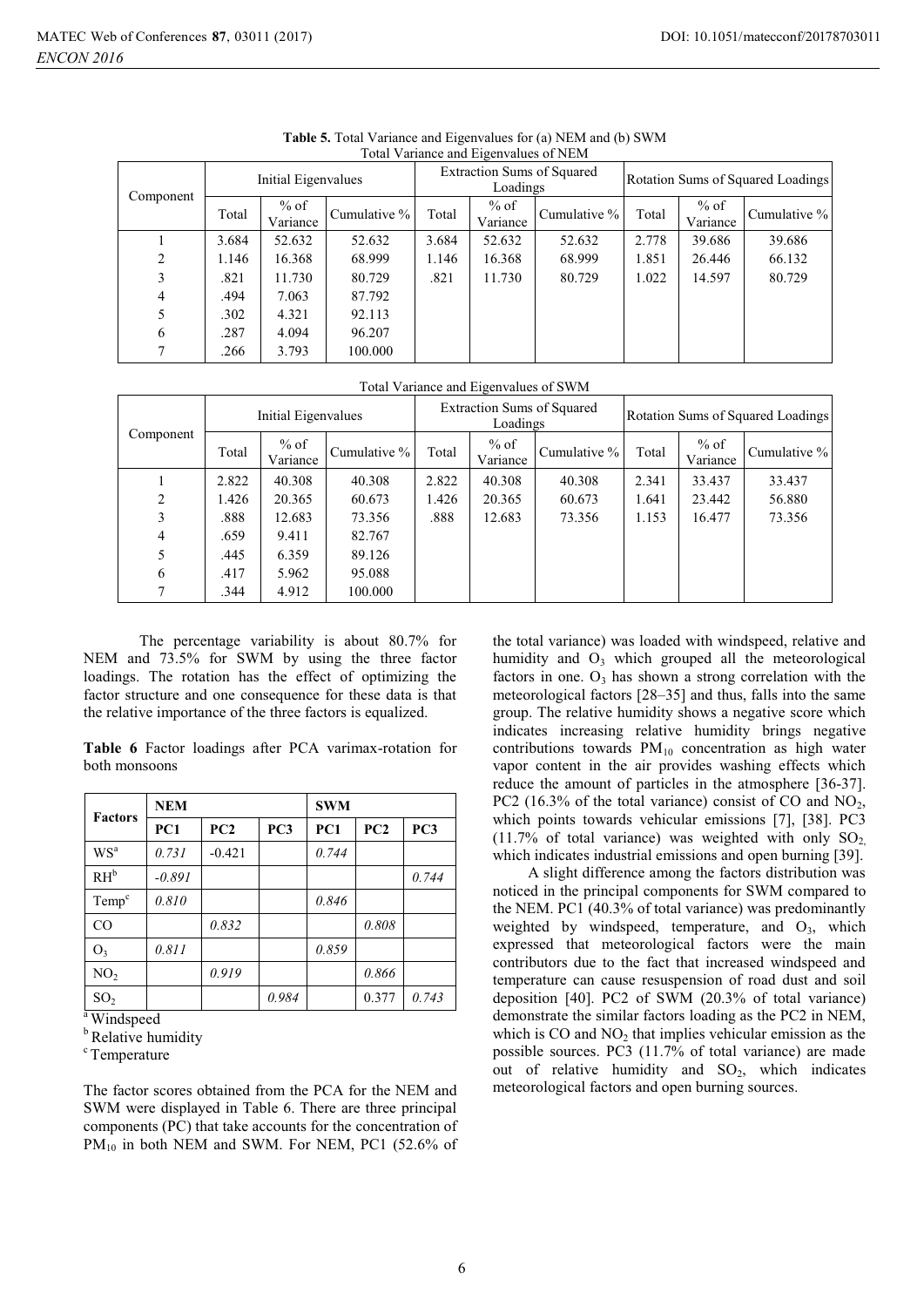# **4.0 CONCLUSION**

 $PM_{10}$  is the only pollutant that frequently recorded concentrations exceeding the MAAQG in the duration of the year 2001 to 2010. The criteria pollutant of these 10 years for the Northeast monsoon (NEM), Southwest monsoon (SWM) and inter-monsoons (IM) were compared, and the results show that the concentration of pollutants reported differs significantly between the monsoon seasons.  $PM_{10}$ , NO<sub>2</sub>, and SO<sub>2</sub> are notably higher during the SWM due to the stable drier meteorological conditions that cause hindrance to dispersion and removal of the pollutants from the atmosphere. The concentration of CO was mainly lower during the NEM. This may be due to high precipitation frequency during the NEM, which increases the amount of hydroxyl radicals in the atmosphere that acts as the sink for CO and in turn reducing the levels of CO in the air. Principal component analysis showed that sources contributing to the  $PM_{10}$  concentration which is meteorological factor influences, and industrial emissions.

# **ACKNOWLEDGEMENT**

This study was funded by Fundamental Research Grant Scheme (FRGS) FRGS/2/2013/STWN01/UMT/02/1 (VOT 59312) and Universiti Malaysia Terengganu Scholarship Scheme (BUMT). The authors also would like to thank the Air Quality Division, Malaysian Department of Environment (DOE) for the air quality data.

# **REFERENCES**

- 1. J. K. Vanos, C. Hebbern, and S. Cakmak. Risk assessment for cardiovascular and respiratory mortality due to air pollution and synoptic meteorology in 10 Canadian cities. Env. Pol. **185**, 322–332. (2014)
- 2. K.-H. Kim, E. Kabir, and S. Kabir. A review on the human health impact of airborne particulate matter. Env. Int. **74**, 136–143. (2015)
- 3. C.F. Tsai, P.K. Yip, S.-Y. Chen, J.C. Lin, Z.-T. Yeh, L.- Y. Kung, C.-Y. Wang, and Y.M. Fan. The impacts of acute carbon monoxide poisoning on the brain: Longitudinal clinical and 99mTc ethyl cysteinate brain SPECT characterization of patients with persistent and delayed neurological sequelae. Clin. Neurol. Neurosurg. **119**, 21–7. (2014)
- 4. D. Landau, L. Novack, M. Yitshak-Sade, B. Sarov, I. Kloog, R. Hershkovitz, I. Grotto, and I. Karakis. Nitrogen Dioxide pollution and hazardous household<br>environment: what impacts more congenital environment: what impacts more congenital malformation. Chemosphere. **139**, 340–8. (2015)
- 5. U.S. EPA. 2015. Air Quality Index (AQI) Basics. U.S. EPA, National Center for Environmental Publications (NSCEP). Retrieved on Dec 16, 2015, from http://airnow.gov/index.cfm?action=aqibasics.aqi
- 6. Department of Environment. A Guide to Air Pollution Index (API) Malaysia, 4th Editio. Department of Environment Malaysia. (2000)
- 7. M. Viana, T. a J. Kuhlbusch, X. Querol, a. Alastuey, R. M. Harrison, P. K. Hopke, W. Winiwarter, M. Vallius, S. Szidat, a. S. H. Prévôt, C. Hueglin, H. Bloemen, P. Wåhlin, R. Vecchi, a. I. Miranda, a. Kasper-Giebl, W. Maenhaut, and R. Hitzenberger. Source apportionment of particulate matter in Europe: A review of methods and results. J. Aerosol Sci. **39**(10), 827–849. (2008)
- 8. M. S. Callén, A. Iturmendi, and J. M. López. Source apportionment of atmospheric PM2.5-bound polycyclic aromatic hydrocarbons by a PMF receptor model. Assessment of potential risk for human health. Env. Pol. **195C**, 167–177. (2014)
- 9. S. A. Jaafar, M. T. Latif, C. W. Chian, W. S. Han, N. B. A. Wahid, I. S. Razak, M. F. Khan, and N. M. Tahir. Surfactants in the sea-surface microlayer and atmospheric aerosol around the southern region of Peninsular Malaysia. Mar. Pollut. Bull. **84**(1–2), 35–43. (2014)
- 10. H. H. Tsai, C. S. Yuan, C. H. Hung, C. Lin, and Y. C. Lin. Influence of sea-land breezes on the temporospatial distribution of atmospheric aerosols over coastal region. J. Air Waste Manag. Assoc. **61**(4), 358–376. (2011)
- 11. M. J. Molina and L. T. Molina. Megacities and Atmospheric Pollution. J. Air Waste Manag. Assoc. **54**(6), 644–680. (2004)
- 12. D. K. Papanastasioua and D. Melas. Climatology and impact on air quality of sea breeze in an urban coastal environment. Int. J. Climatol. April 2008: 305–315. (2008)
- 13. Malaysian Meteorological Department. General Climate of Malaysia. Retrieved on December 11, 2015, from http://www.met.gov.my/web/metmalaysia/climate/gener alinformation/malaysia.
- 14. Department of Statistics. Population Distribution and Basic Demographic Characteristics. Dept of Statistics, Malaysia. Retrieved on December 11, 2015, from http://www.statistics.gov.my/portal/ (2011)
- 15. D. Voukantsis, K. Karatzas, J. Kukkonen, T. Räsänen, A. Karppinen, and M. Kolehmainen. Intercomparison of air quality data using principal component analysis and forecasting of  $PM_1$  <sub>0</sub> and  $PM_2$  .<sub>5</sub> concentrations using artificial neural networks, in Thessaloniki and Helsinki. Sci Total Environ. **409**(7): 1266–76. (2011)
- 16.R. Baklouti, M. Mansouri, M. Nounou, H. Nounou, and A. Ben Hamida. Iterated robust kernel Fuzzy Principal Component Analysis and application to fault detection. J. Comput. Sci. (2015)
- 17. Yoshida, S., Morimoto, T., Ushio, T., Kawasaki, Z. 2007. ENSO and convective activities in Southeast Asia and western Pacific. Geophys. Res. Lett. **34**, L21806 (2007)
- 18. Mohd Tahir et al. PM 2.5 and Associated Ionic Species in a Sub-urban Coastal Area of Kuala Terengganu,